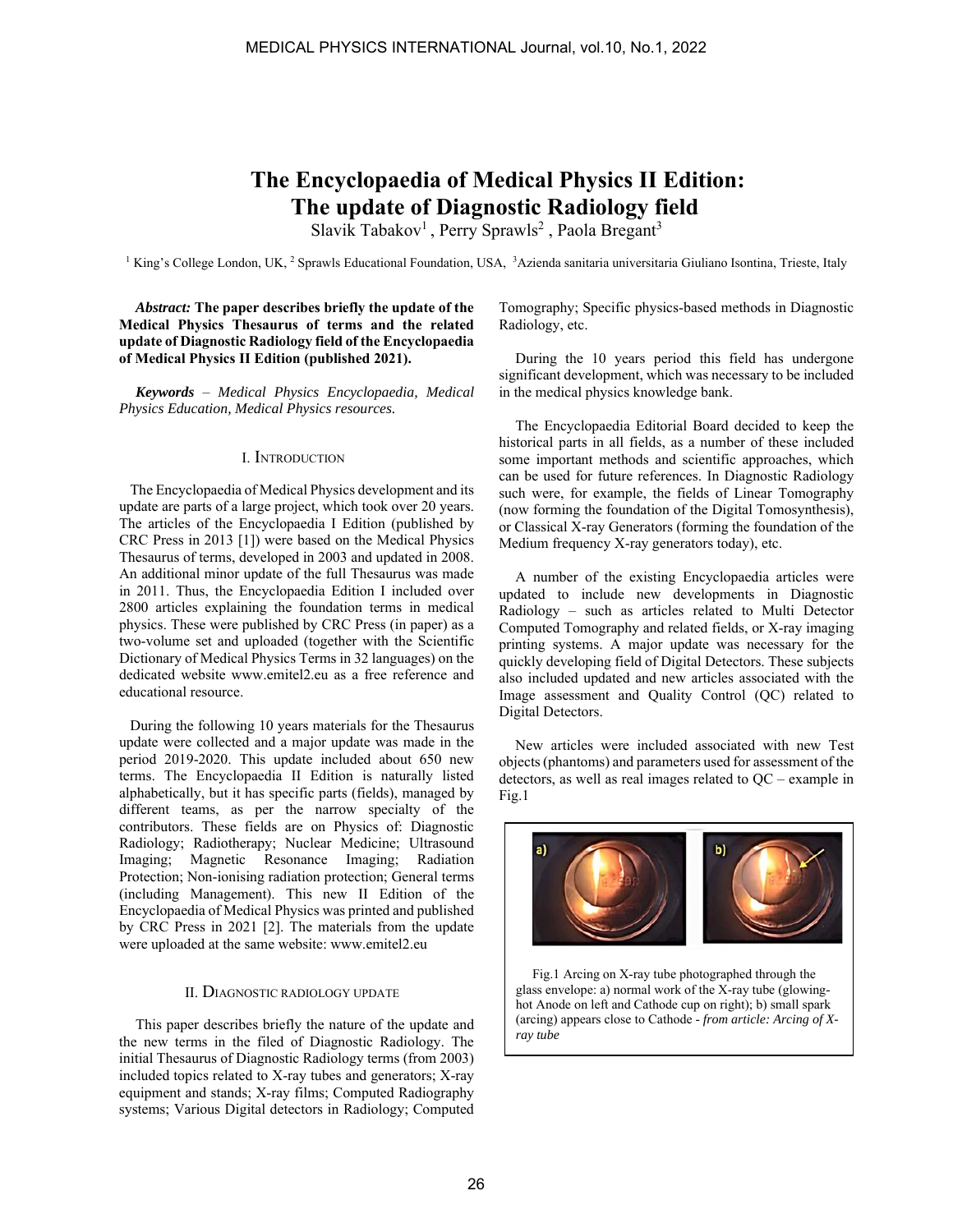Digital Tomosynthesis and various methods for Image Reconstruction were other fields, which have undergone significant update.

The Dual energy imaging description, as well as other Digital imaging methods, were explained in conjunction with the possible extraction of quantitative measurements used for diagnostic and QC purposes.

Special attention was given to fields, which are now forming important part of the educational process – such as visualisation of digital X-ray images (use of windowing and digital image filtration)- – example in Fig.2



Fig.2 Measurement of pixel value (PV) in a square ROI of 100 pixels, showing mean pixel value of 187.35, while individua pixel values in the ROI vary from 180 to 193. Note that the pixel value does not change (compared with Fig.1), despite the visualization of the image with better contrast (resulting from the different window parameters - see the histogram) – *from article: Pixel value*

Optimisation was another field, where a number of new articles were included, as well as previous articles were updated. Such articles were often shown in sync with articles from other fields (e.g. Nuclear Medicine physics). In a similar way, for example, articles related to Monitors were shared with General terms (this is valid for all fields of the Encyclopaedia). Due to this reason in many parts of the Encyclopaedia the Related Articles (normally at the end of the text of most articles) were updated and enlarged.

The naming of the articles was kept in a way to present a cluster of these in close proximity inside the Encyclopaedia. All these articles were illustrated in a way to allow their use in the education process (information about real imaging systems was excluded in the articles) – example in Fig.3



Short articles were included in connection with the use of DR methods outside their clinical application (such as Industry X-ray imaging).

Some very new emerging fields, such as Phase Contrast Imaging were included. In such case care was taken for the educational explanation of these and their good illustration. Many new diagrams and examples were presented to allow the reader to be introduced the field – example in Fig.4



Fig 4 An X-ray beam, represented by the plane wave  $\psi$ , impinges on a sample described by the refractive index  $n(x,y,z)$ . The wave  $\psi$ out emerging from the object, is affected both in amplitude and in phase. Arrows represent the local direction of the X-ray wave – *from article: Phase Contrast Imaging* 

As in the Edition I of the Encyclopaedia care was taken to include block diagrams and engineering information for the equipment, not taking it as a "black box". Fig. 5 gives an example.